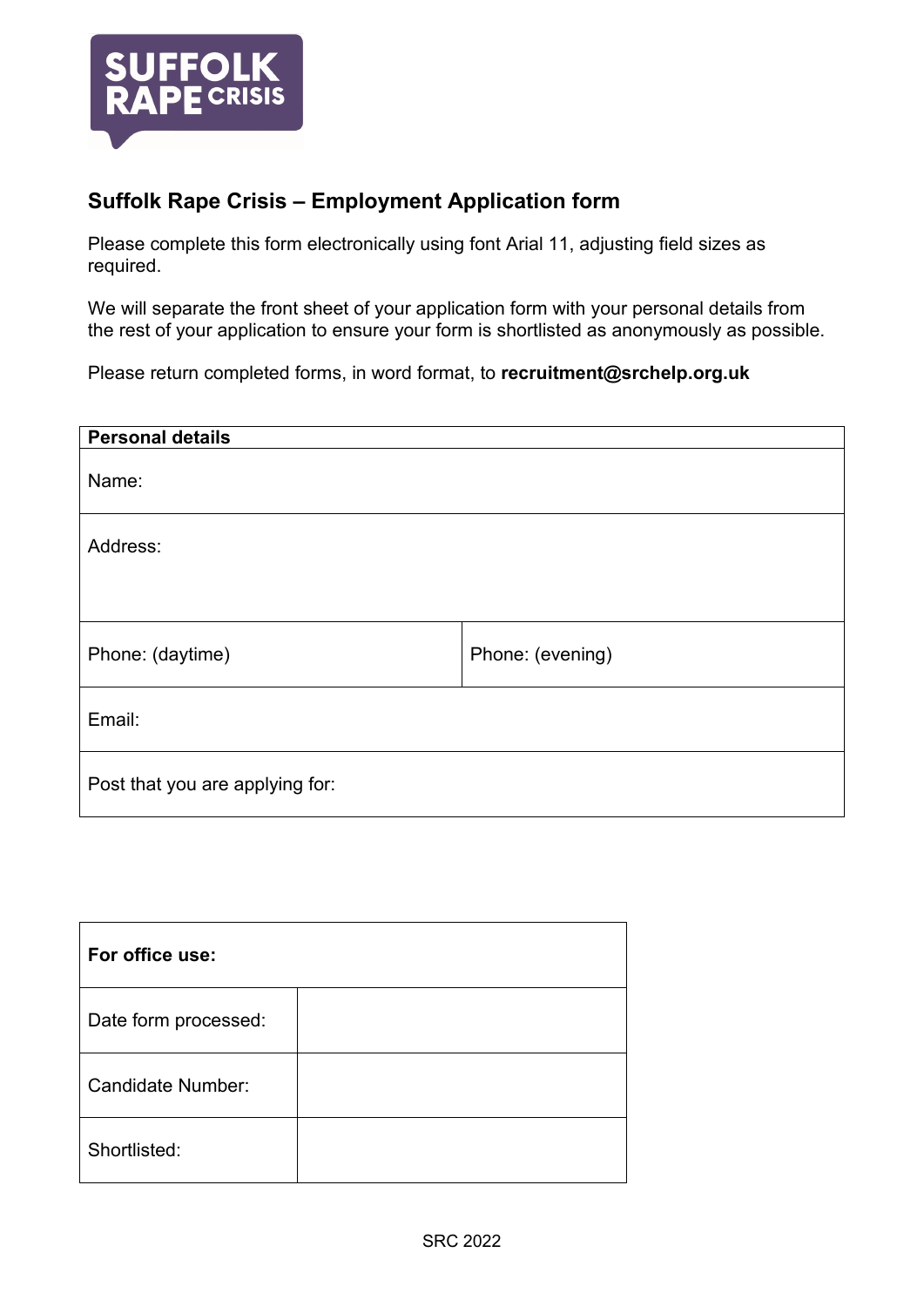#### **References**

Please provide contact details for two referees who Suffolk Rape Crisis can ask for information regarding your suitability for this post. One must be your current / most recent employer. The other must be a previous employer. We will only contact your referees if we decide to offer you the post. Any offer of employment will be subject to satisfactory references.

| Name:                           | Name:                           |
|---------------------------------|---------------------------------|
| Relationship (nature & length): | Relationship (nature & length): |
| Address:                        | Address:                        |
|                                 |                                 |
| Phone:                          | Phone:                          |
| Email:                          | Email:                          |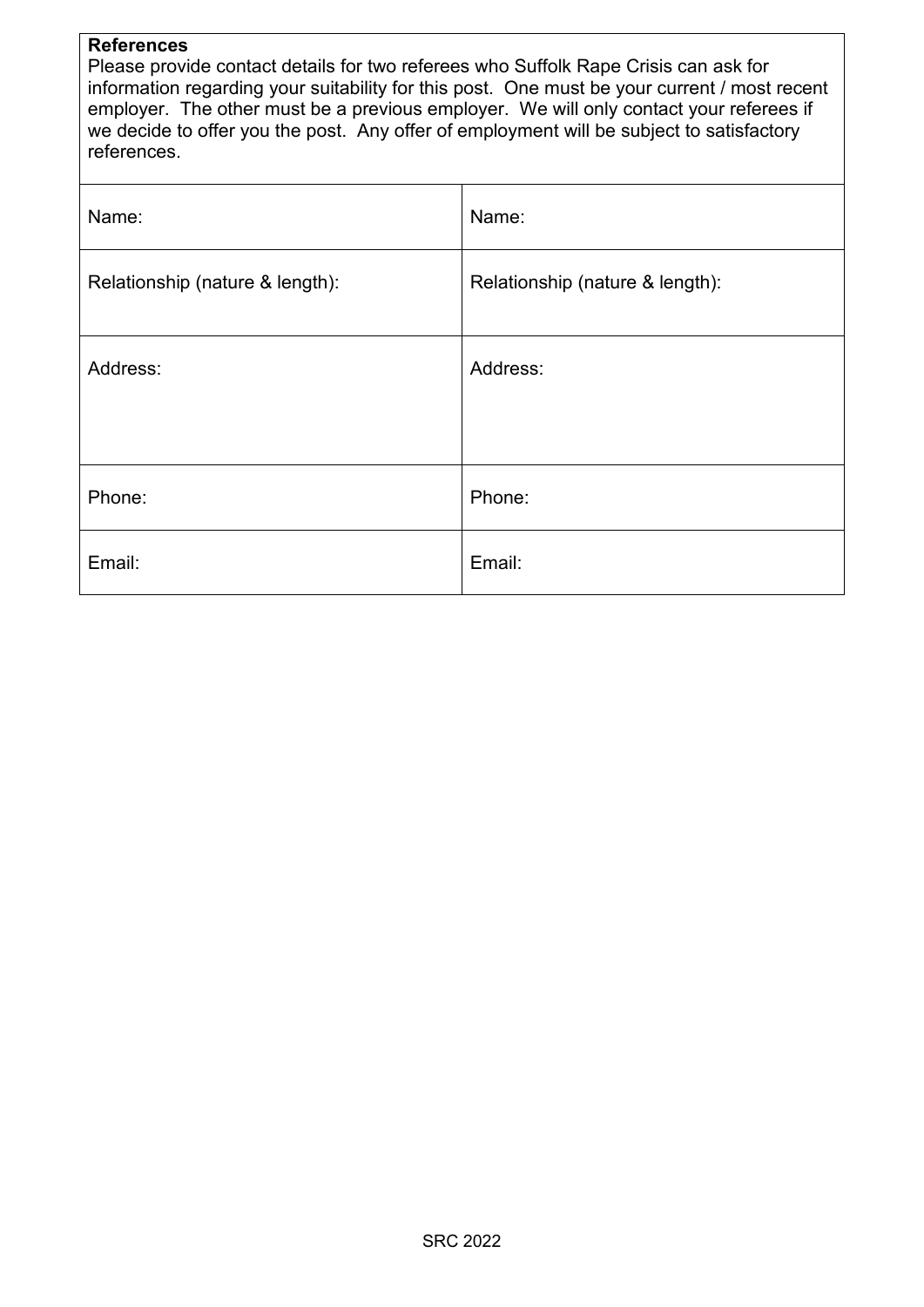| <b>Educational Details</b><br>Please give details of your academic / professional qualifications relevant to this post: |                |               |                     |
|-------------------------------------------------------------------------------------------------------------------------|----------------|---------------|---------------------|
| <b>Place of Study</b>                                                                                                   | <b>Subject</b> | Qualification | Dates /<br>duration |
|                                                                                                                         |                |               |                     |
|                                                                                                                         |                |               |                     |
|                                                                                                                         |                |               |                     |
|                                                                                                                         |                |               |                     |
|                                                                                                                         |                |               |                     |
|                                                                                                                         |                |               |                     |
|                                                                                                                         |                |               |                     |

| <b>Training Courses</b><br>Please list any training courses relevant to this post: |                |                     |  |
|------------------------------------------------------------------------------------|----------------|---------------------|--|
| <b>Place of Study</b>                                                              | <b>Subject</b> | Dates /<br>duration |  |
|                                                                                    |                |                     |  |
|                                                                                    |                |                     |  |
|                                                                                    |                |                     |  |
|                                                                                    |                |                     |  |
|                                                                                    |                |                     |  |
|                                                                                    |                |                     |  |
|                                                                                    |                |                     |  |
|                                                                                    |                |                     |  |
|                                                                                    |                |                     |  |

# **Continue on a separate sheet if necessary**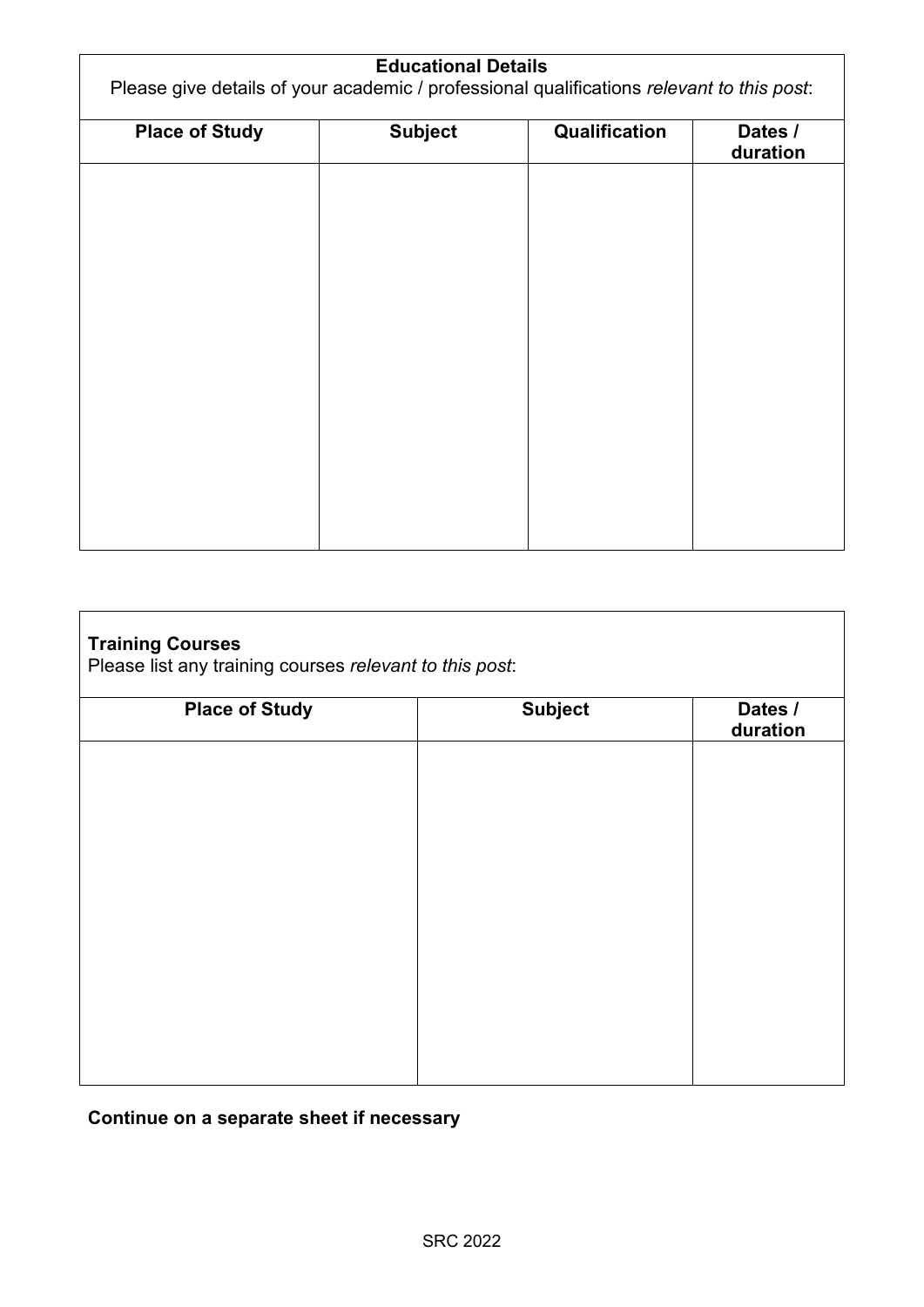| Do you have the accreditation relevant for this role? |  |           |  |
|-------------------------------------------------------|--|-----------|--|
| <b>Yes</b>                                            |  | <b>No</b> |  |
| <b>Please state the Governing Body:</b>               |  |           |  |

| <b>Current or most recent employment</b>                             |
|----------------------------------------------------------------------|
| <b>Job Title:</b>                                                    |
| <b>Employer's name and address:</b>                                  |
|                                                                      |
| Dates of employment:                                                 |
| Salary:                                                              |
| Period of notice required (if applicable):                           |
| Reason for leaving / seeking to leave (if applicable):               |
| Please give a brief description of your duties and responsibilities: |
|                                                                      |
|                                                                      |
|                                                                      |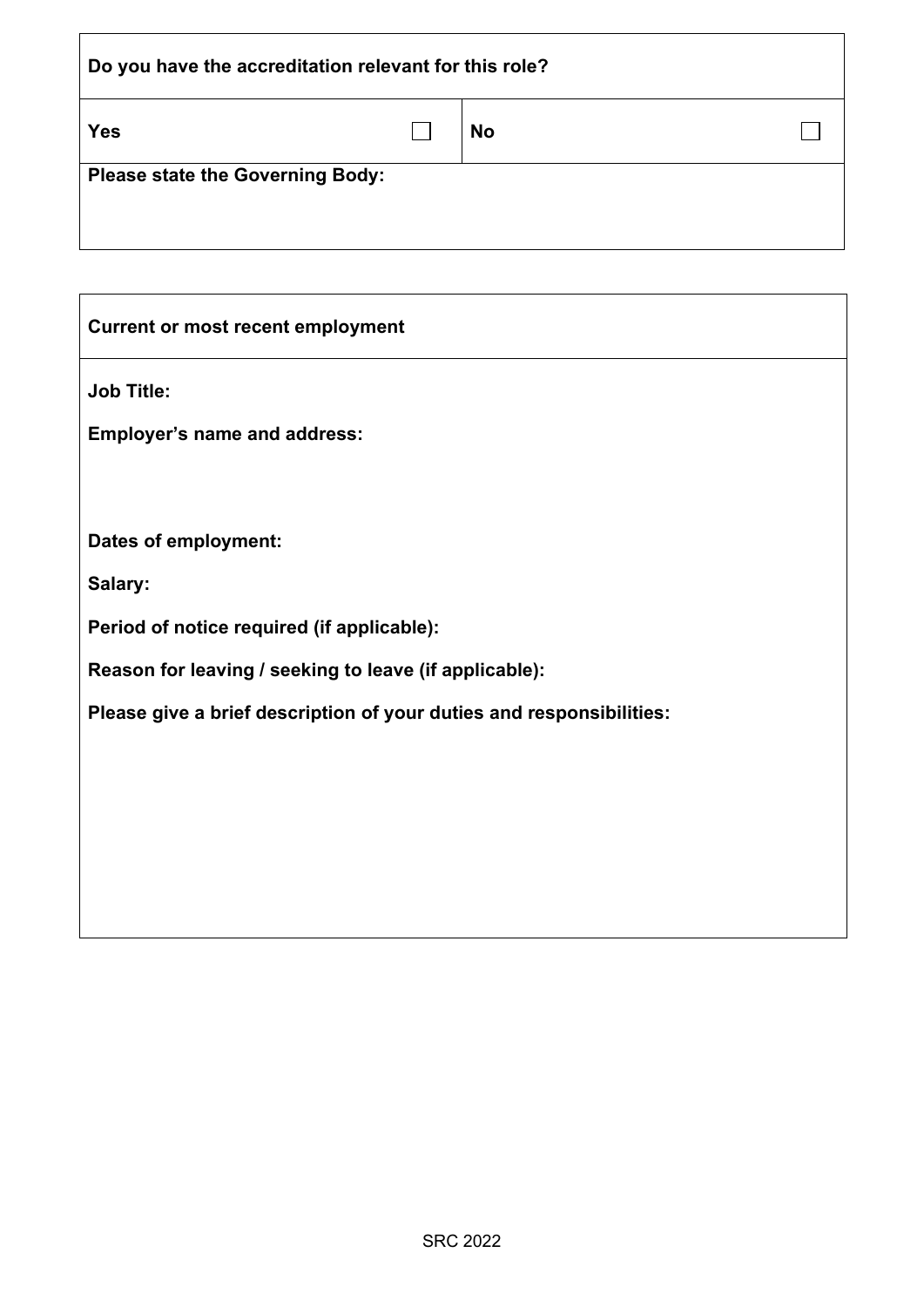## **Previous Employment**

Please give details of all previous paid work. Please explain any gaps in employment.

| Job title                          | Name and address of<br>employer                   | Duties /<br>responsibilities | <b>Dates</b> |
|------------------------------------|---------------------------------------------------|------------------------------|--------------|
|                                    |                                                   |                              |              |
|                                    |                                                   |                              |              |
|                                    |                                                   |                              |              |
|                                    |                                                   |                              |              |
|                                    |                                                   |                              |              |
|                                    |                                                   |                              |              |
|                                    |                                                   |                              |              |
|                                    |                                                   |                              |              |
|                                    |                                                   |                              |              |
|                                    |                                                   |                              |              |
|                                    |                                                   |                              |              |
|                                    |                                                   |                              |              |
|                                    |                                                   |                              |              |
|                                    |                                                   |                              |              |
|                                    |                                                   |                              |              |
| Previous voluntary work experience | Please list any relevant unpaid / voluntary work: |                              |              |

**Job title Name and address of organisation Duties / responsibilities Dates / duration**

Continue on a separate sheet if necessary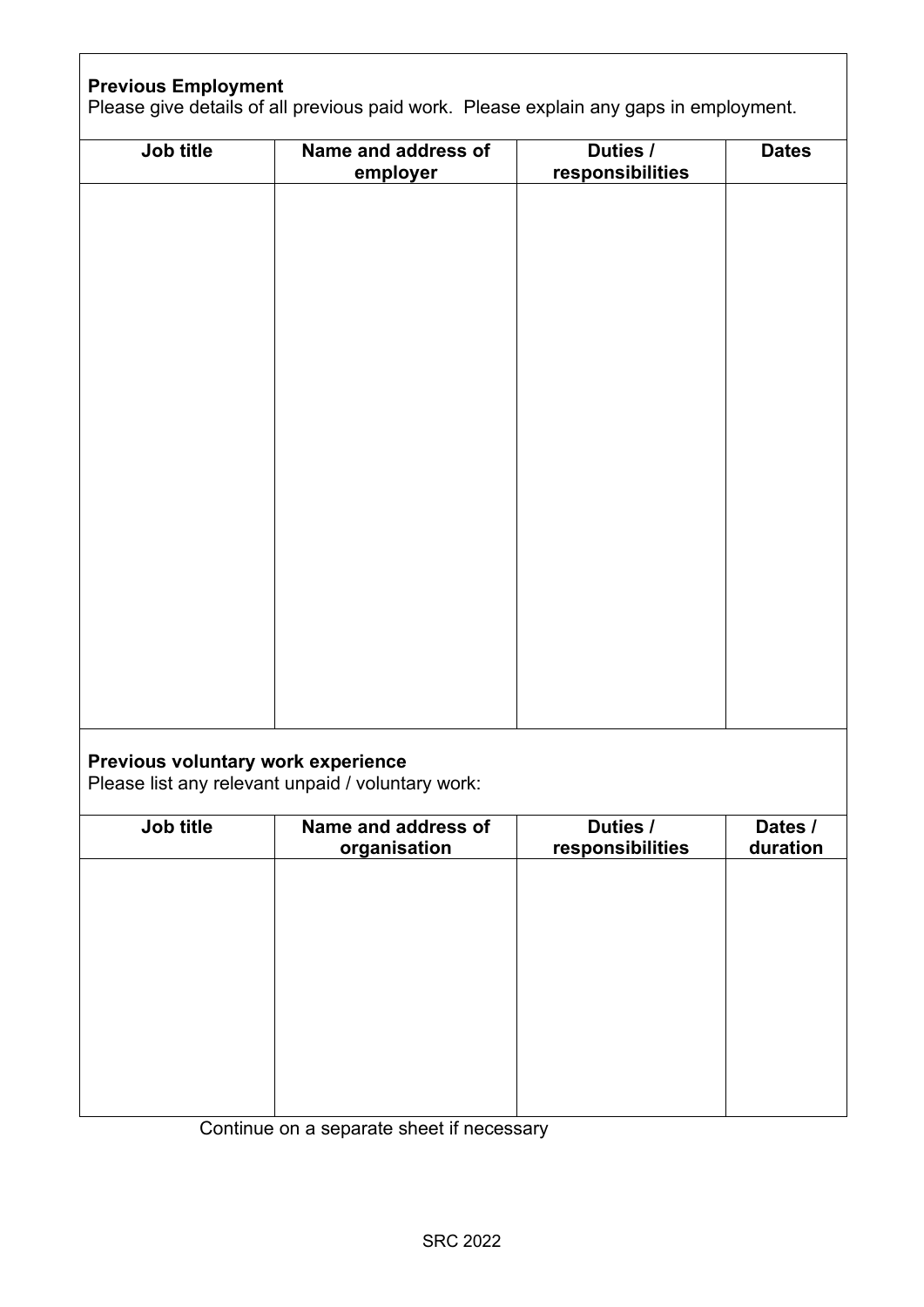## **Personal Statement**

Please write a personal statement of **not more than 2 pages** of A4 (in minimum of Arial pt 11 font) which covers:

- Why you are interested in this job
- Your experience, knowledge, skills, abilities and attitude in relation to the person specification

Short-listing for this post will be based on how well you match the qualities in the person specification. Therefore, we suggest that you use the points in the person specification as headings and give *specific examples* to demonstrate how you fulfil each of the items of the person specification. It is insufficient simply to repeat what it says in the person specification.

If you do not follow these instructions your application will not be short-listed.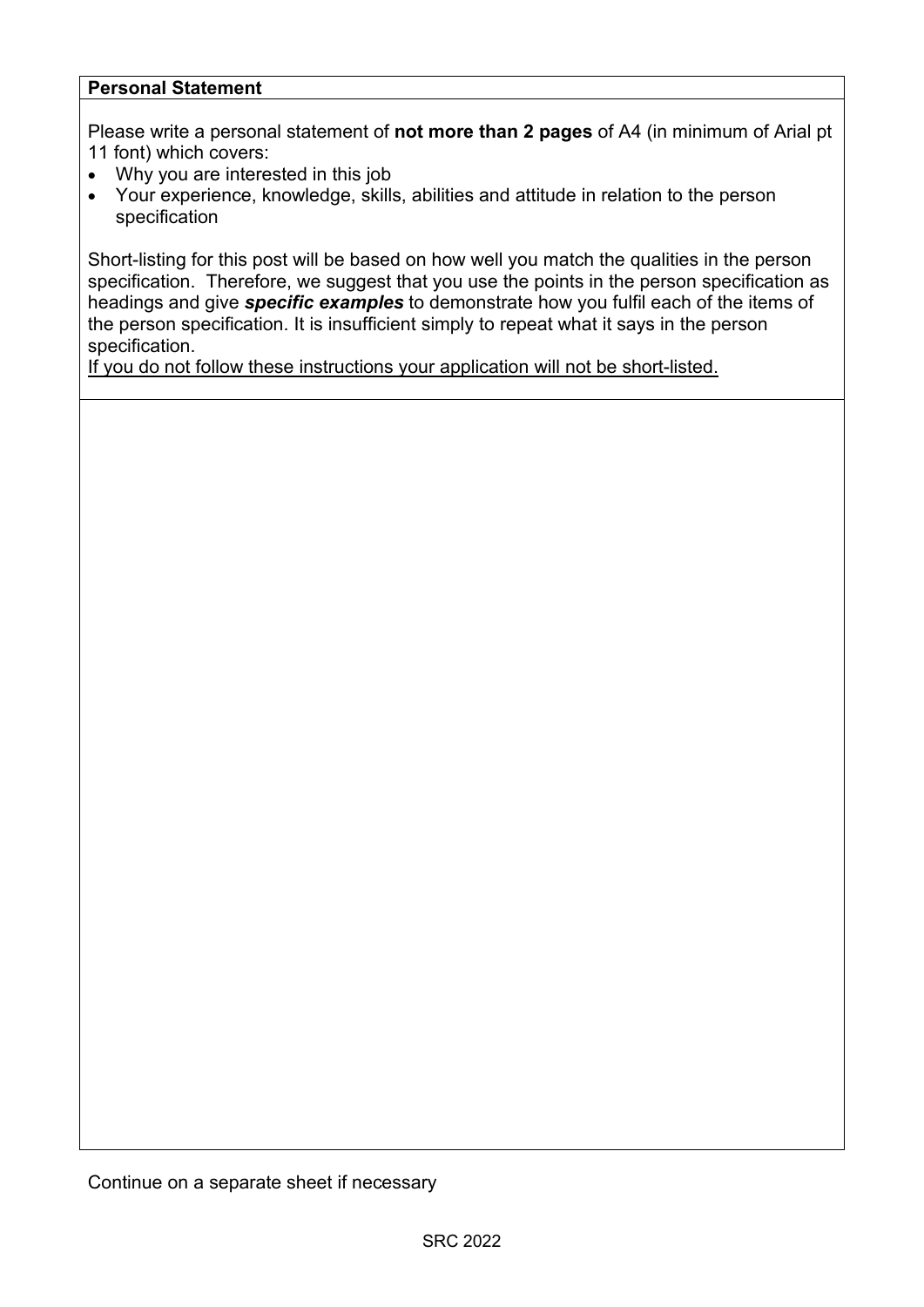| <b>Previous Convictions</b><br>Do you have any convictions, cautions, reprimands or final warnings that are not<br>"protected" as defined by the Rehabilitation of Offenders Act 1974 (Exceptions) Order<br>1975 as amended?                                                                                                                                 |
|--------------------------------------------------------------------------------------------------------------------------------------------------------------------------------------------------------------------------------------------------------------------------------------------------------------------------------------------------------------|
| YES<br><b>No</b>                                                                                                                                                                                                                                                                                                                                             |
| The amendments to the Exceptions Order 1975 (2013) provide that certain spent<br>convictions and cautions are "protected" and are not subject to disclosure to employers,<br>and cannot be taken into account. Guidance and criteria on the filtering of these cautions<br>and convictions can be found on the Disclosure and Barring Service (DBS) Website. |
| (Declaration subject to the Rehabilitation of Offenders Act 1974)                                                                                                                                                                                                                                                                                            |
| If yes, give details below. Any information will be kept confidential and will be considered<br>only in relation to the post you are applying for.                                                                                                                                                                                                           |
|                                                                                                                                                                                                                                                                                                                                                              |
| Failure to disclose any information relating to criminal convictions or cautions (or any<br>alleged offences against you) may result in the withdrawal of an offer of employment or<br>where employment has commenced, dismissal without notice.                                                                                                             |
| You must also keep us informed of any subsequent convictions, cautions, reprimands or<br>warnings.                                                                                                                                                                                                                                                           |
| (If you are unsure whether to disclose a conviction or caution, you should refer to the<br>DBS guidance at www.gov.uk/disclosure-barring-service)                                                                                                                                                                                                            |
| Are there any restrictions to your residence in the UK that might affect your right to take up<br>employment in the UK?                                                                                                                                                                                                                                      |
| NO, I am legally entitled to work in the UK without restrictions.                                                                                                                                                                                                                                                                                            |
| Yes. If yes, detail below:                                                                                                                                                                                                                                                                                                                                   |
|                                                                                                                                                                                                                                                                                                                                                              |